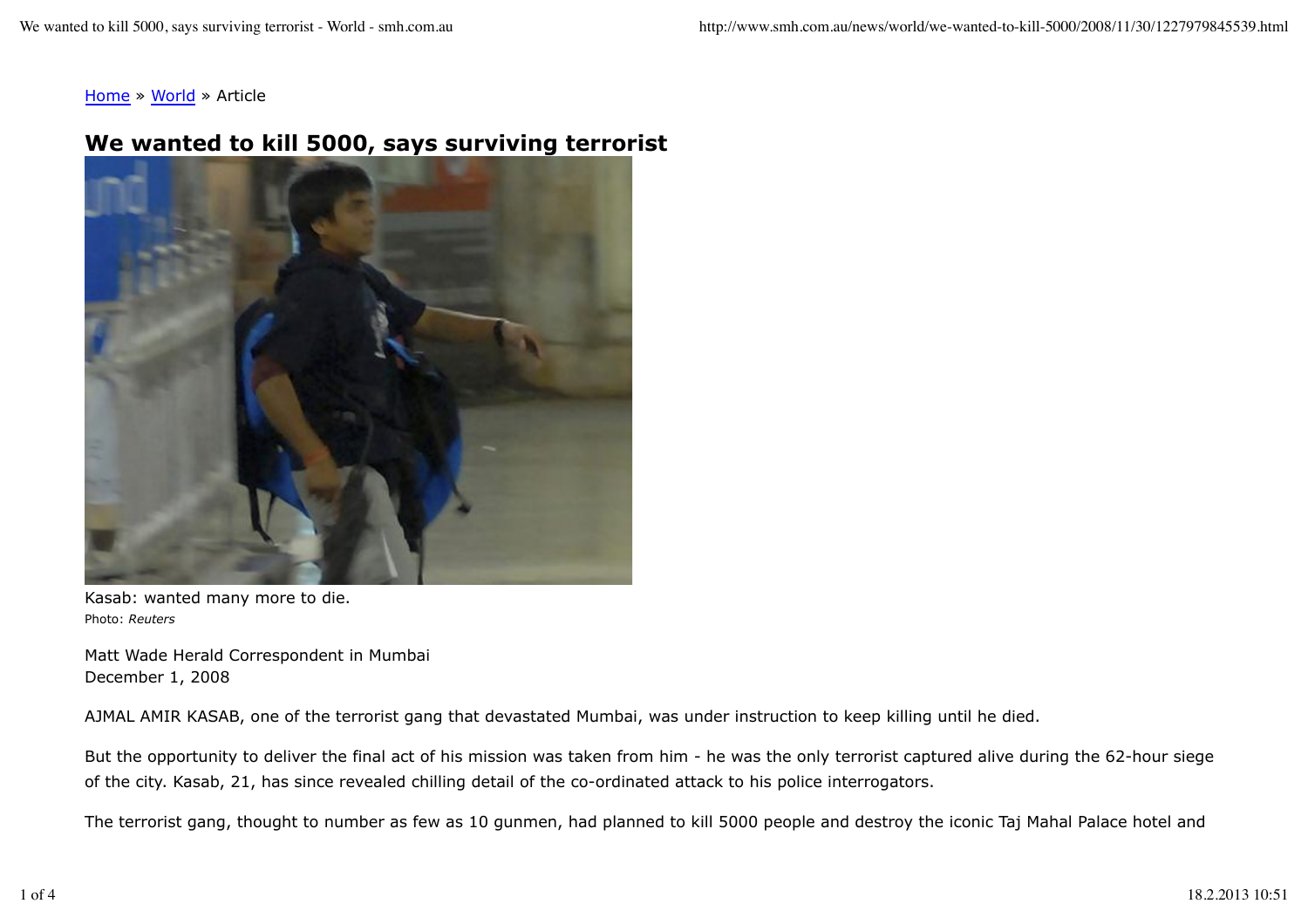the stock exchange. In the end, their murderous toll was closer to 200, and left the Taj Mahal and the Tident-Oberoi hotel badly charred and damaged.

Kasab had months of training before the attack where he was instructed in the use of military weapons and explosives. He and his fellow attackers, aged between 18 and 28, were also drilled in close quarter combat.

An Australian witness, Ray Lacey, who saw the attackers in the foyer of the Taj Mahal, said they were highly disciplined and did not waste bullets.

Kasab told investigators they were instructed to conserve their ammunition so they could sustain their attack for as long as possible. "I have done right. I have no regrets."

Kasab told interrogators that most of the volunteers for the suicide mission spoke Punjabi. They were given false identities and were discouraged from interacting with each other beyond what was barely necessary.

The meticulous planning for the terrorist mission took more than a year, investigators say. The preparations for the atrocity began in a remote mountain camp in Muzaffarabad, in Pakistan-administered Kashmir.

Associates of the terrorists are understood to have carried out a detailed reconnaissance four months ago. The mission included the covert acquisition of ships and speed boats and careful study of the tides to allow some of the attackers to enter the city from the Arabian Sea under the cover of darkness.

Kasab told police the attackers had spent time memorising the various targets.

According to the *Telegraph* newspaper in London, the terrorists were taught marine commando techniques such as beach landings at another camp at the Mangla Dam, located on the border between Pakistan-administered Kashmir and India's Punjab province.

Kasab was quoted as saying that once their training was complete his team of four travelled to the garrison town of Rawalpindi, where they were joined by another six terrorists, who had been trained at other camps close by.

It was in Rawalpindi that the 10-man team were briefed in detail with digitised images of their prospective targets - the Taj Mahal and Oberoi Hotels, the Jewish Centre and Victoria Terminus railway station. Each member of the team memorised street names and routes to each location. Kasab told his interrogators that most of the targeting information came from a reconnaissance team that had selected the targets earlier in the year.